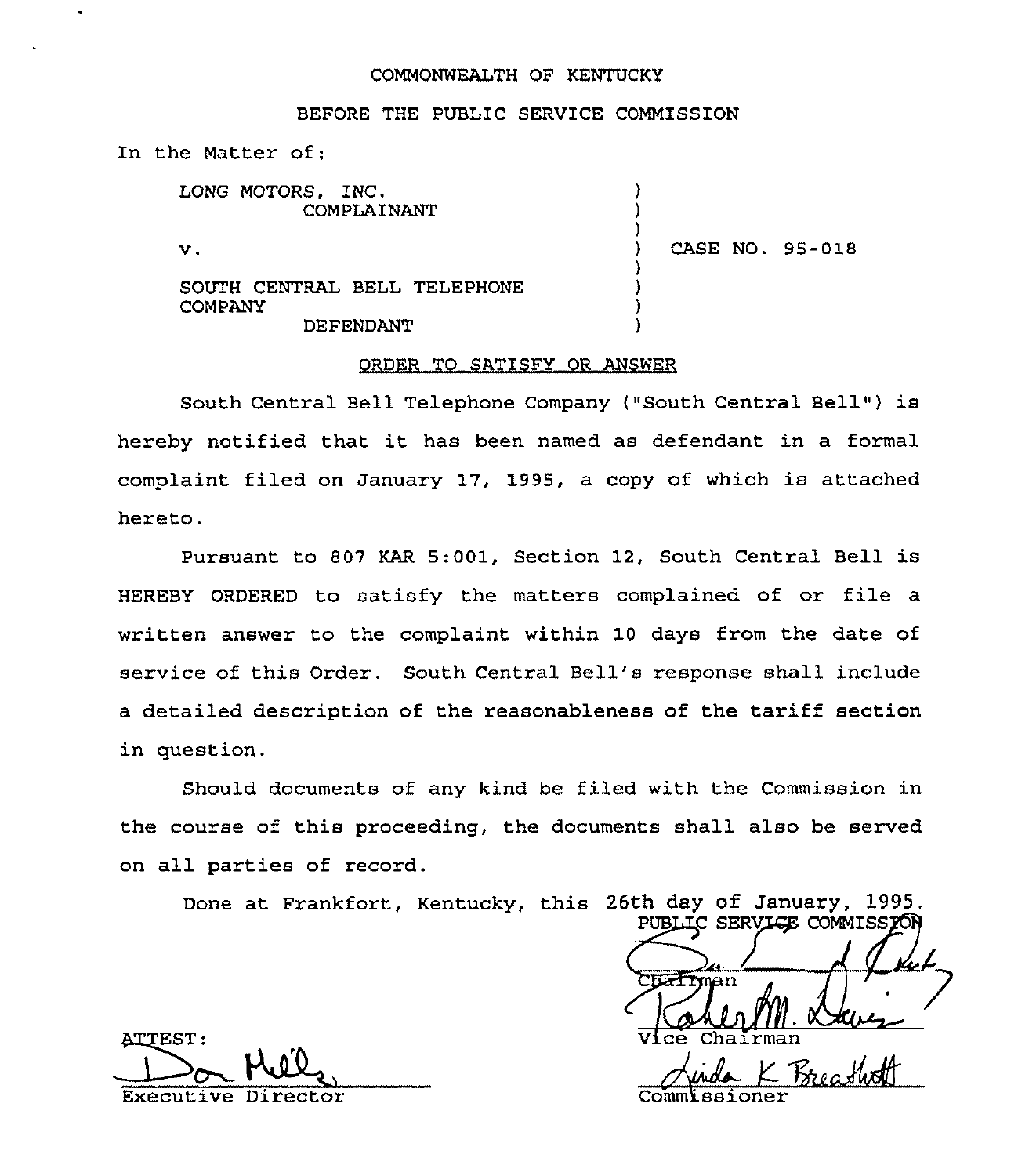CONNONWEALTH OF KENTUCKY

 $\mathbf{v}$ 

 $\hat{\mathbf{v}}$ 

 $\ddot{\phantom{0}}$ 

 $\sim$  .

# BEFORE THE PUBLIC SERVICE COMMISSION

| In the Matter of:                                                                                                                                                                                                                                                                                                                                                                                                                 | <b>RECEIVED</b>                                           |
|-----------------------------------------------------------------------------------------------------------------------------------------------------------------------------------------------------------------------------------------------------------------------------------------------------------------------------------------------------------------------------------------------------------------------------------|-----------------------------------------------------------|
| $\frac{1}{1-\gamma}$ $\frac{1}{\gamma}$ $\frac{1}{\gamma}$ $\frac{1}{\gamma}$ $\frac{1}{\gamma}$ $\frac{1}{\gamma}$ $\frac{1}{\gamma}$ $\frac{1}{\gamma}$ $\frac{1}{\gamma}$ $\frac{1}{\gamma}$ $\frac{1}{\gamma}$ $\frac{1}{\gamma}$ $\frac{1}{\gamma}$ $\frac{1}{\gamma}$ $\frac{1}{\gamma}$ $\frac{1}{\gamma}$ $\frac{1}{\gamma}$ $\frac{1}{\gamma}$ $\frac{1}{\gamma}$ $\frac{1}{\gamma}$<br><b>COMPLAINANT</b>               | JAN 17 1995<br><b>PUBLIC SERVICE</b><br><b>COMMISSION</b> |
| VS.<br>South Centry Bell<br>(Name of Utility)<br>DEFENDANT                                                                                                                                                                                                                                                                                                                                                                        | $95 - 018$                                                |
| COMPLAINT                                                                                                                                                                                                                                                                                                                                                                                                                         |                                                           |
| The complaint of Lever Weter Inc.                                                                                                                                                                                                                                                                                                                                                                                                 | ___ respectfully shows:                                   |
| Compulster 301 Name)<br>(a)                                                                                                                                                                                                                                                                                                                                                                                                       |                                                           |
| 200 Boyse States Rd Shelbquille, 19 40065                                                                                                                                                                                                                                                                                                                                                                                         |                                                           |
| $\frac{\mathcal{L}_{\text{u}} + \mathcal{L}_{\text{u}} \left( \mathcal{L}_{\text{u}} + \mathcal{L}_{\text{u}} \right)}{\mathsf{Name of } \text{u} \left( \mathcal{L}_{\text{u}} \right)}$<br>(b)                                                                                                                                                                                                                                  |                                                           |
| $\underbrace{L\vartheta}$ $\cup$ $\cdot$ (hestron $\underbrace{L\vartheta\vartheta}$ , $\underbrace{R\vartheta}$ $\underbrace{L\vartheta}$ and $\underbrace{L\vartheta}$ and $\underbrace{L\vartheta}$ and $\underbrace{L\vartheta}$ and $\underbrace{L\vartheta}$ and $\underbrace{L\vartheta}$ and $\underbrace{L\vartheta}$ and $\underbrace{L\vartheta}$ and $\underbrace{L\vartheta}$ and $\underbrace{L\vartheta}$ and $\u$ |                                                           |
| Sec A Houlad Tariff 2 A - Eff. Sent 1994<br>(c)<br><b>That:</b>                                                                                                                                                                                                                                                                                                                                                                   |                                                           |
| necessary, the specific act, fully and clearly, or facts                                                                                                                                                                                                                                                                                                                                                                          |                                                           |
| that are the reason and basis for the complaint.)                                                                                                                                                                                                                                                                                                                                                                                 |                                                           |

Continued on Next Page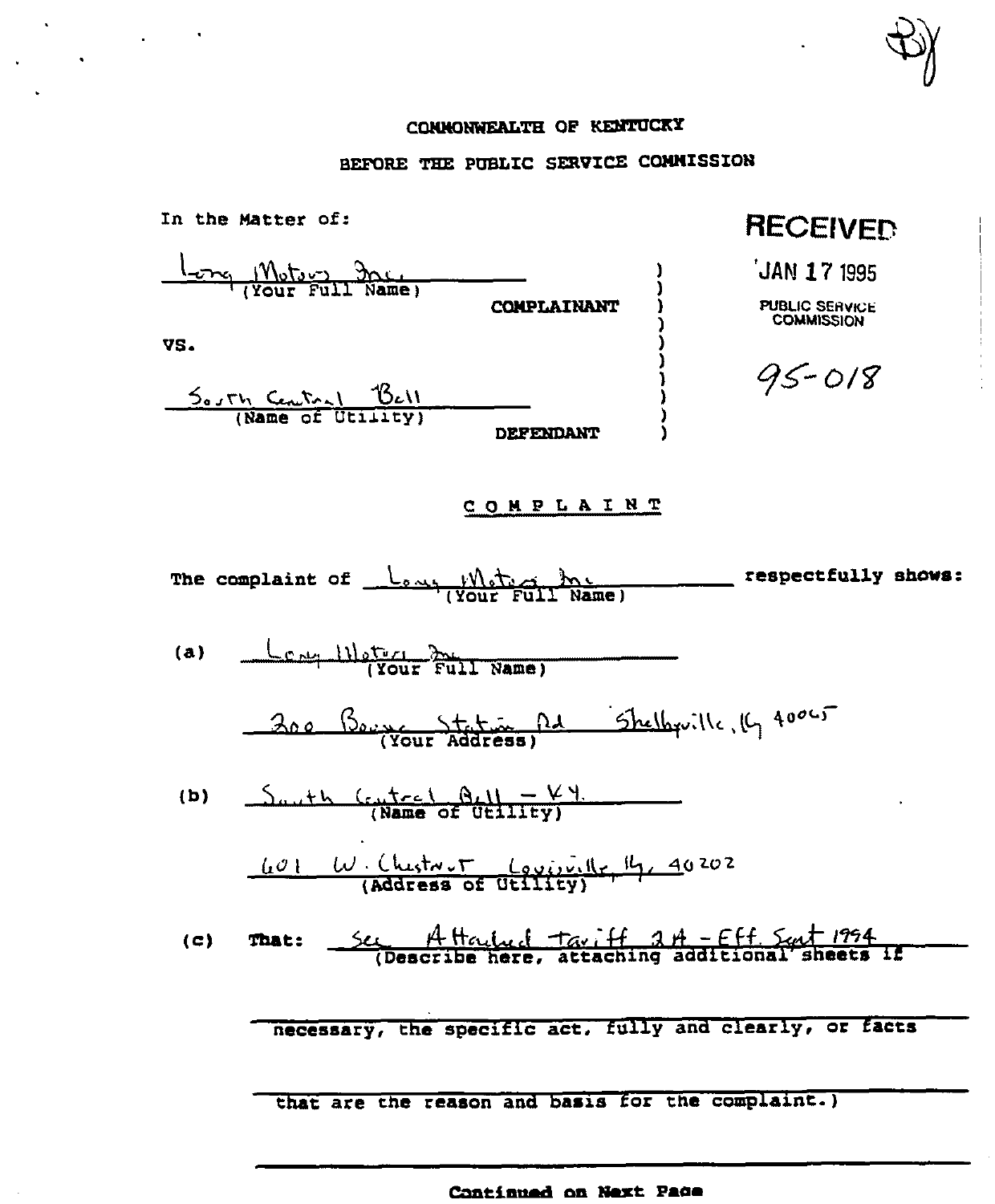Formal Complaint

<u>Come Waters down vs</u> Senth Central Bell<br>(Your Name) (Utility Name) Page 2 Wherefore, complainant asks  $A$  (it is buind! Those I nou are a recessary for our continued growth. Present 2 by mes lines have wide Area calling servie. The requaited new service was made w/o wide are calling - which is not receded. Tariff 2-A<br>allows the monopoly to require wide area service on Dated at  $\frac{1}{3}$  (Your City) \_\_\_\_\_\_\_\_\_\_\_\_\_\_\_\_\_, Rentucky, this 13 day of  $\qquad \qquad$  $\frac{J \omega}{(Month)}$  $\frac{191}{5}$ . Loy vietin du Fut Jong Tres.  $V/C$   $\beta$   $R12$   $e$   $N0$   $w$   $e$   $\gamma$ - $w$ .<br>(Name and address of attorney, if any<br> $\beta$   $\alpha$   $\beta$   $\gamma$   $\gamma$   $\beta$   $\beta$   $\beta$   $\beta$   $\gamma$   $\beta$   $\beta$   $\gamma$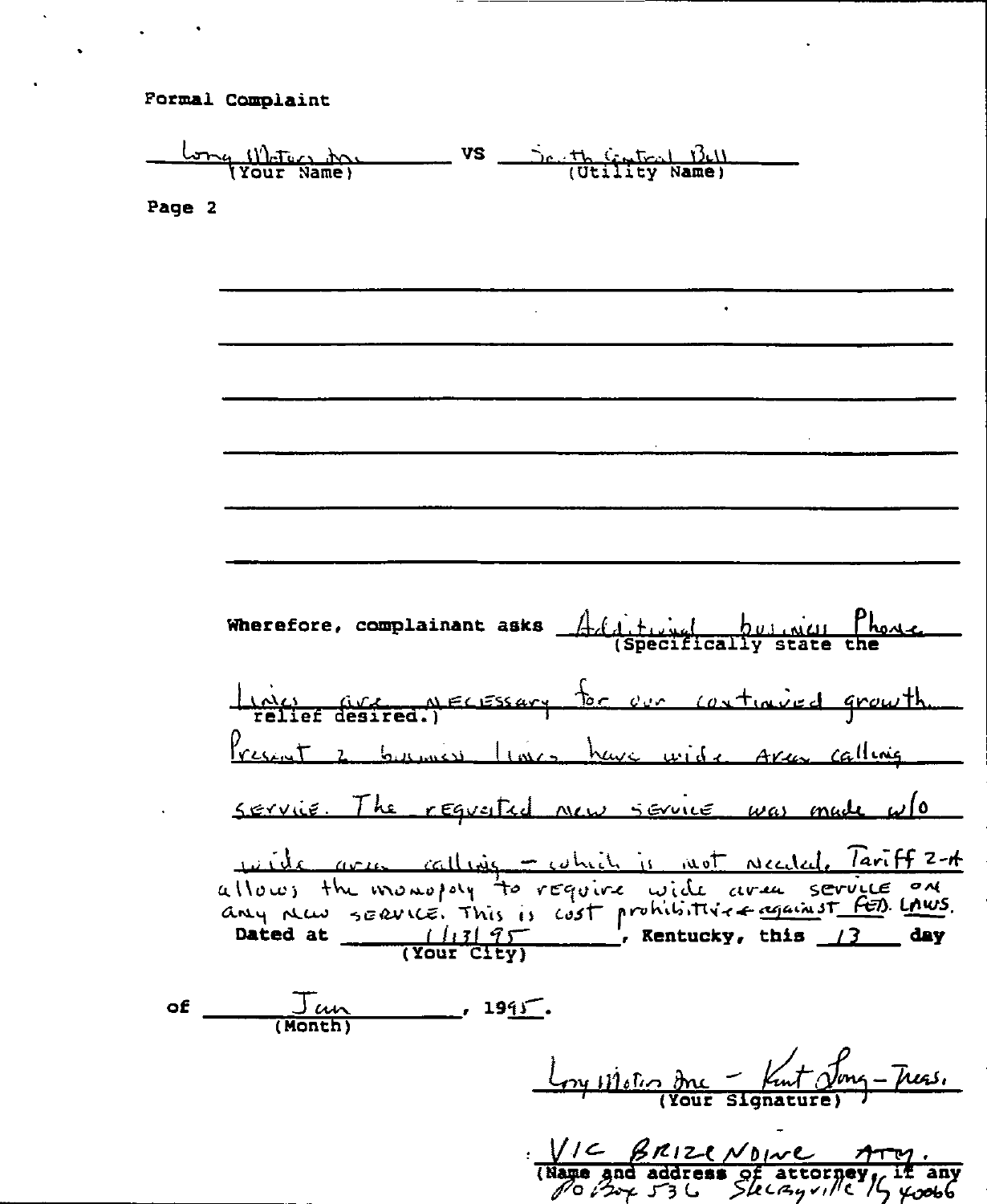Section 12. Formal Complaints, (1) Contents of complaint. Each complaint shall be headed "Sefore the Public Service Commission;" shall set out the names of the complainant and the name of the defendant. and shall state:

(a) The full name and post office address of the complainant.

(b) The full name and post office address of the defendant.<br>The fully cleanly and with experiments

(c) Fully, clearly, and with reasonable certainty; the act or thing done or omitted to be done, of whiCh complaint ls made, with a reference, where practicable, to the law, order, or section, and subsections, of which a violation is claimed, and such other matters. or facts, if any, as may be necessary to acquaint the commission fully with the details of the alleged violation. The complainant shall set forth definite!y the exact relief which ls desired. (See Section 1S(l)l

(2) Signature..The complaint shall be signed<br>by the complainant or his attorney, if any, and if signed by such attorney, shall show his post office address. Complaints by corporations or assoclatlons, or any ocher organization having the right to flie a complaint, must be signed by<br>its attorney and show his post office address.<br>No oral or unsigned complaints will be<br>entertained or acted upon by the commission.<br>(3) Number of copies required. At the time its attorney and show his post office address.<br>No oral or unsigned complaints will be entertained or acted upon by the comission.

(3) Number of copies required. At the time the complainant files his original complaint, he must also file copies thereof equal in number to ten (10) more than the number of persons or corporations to be served.

(4) Procedure on filing of complaint:

(a) Upon the filing of such complaint, the commission will immediately examine the same to ascertain whether it establishes a prima facie <u>case and conforms to this requiation. If the </u>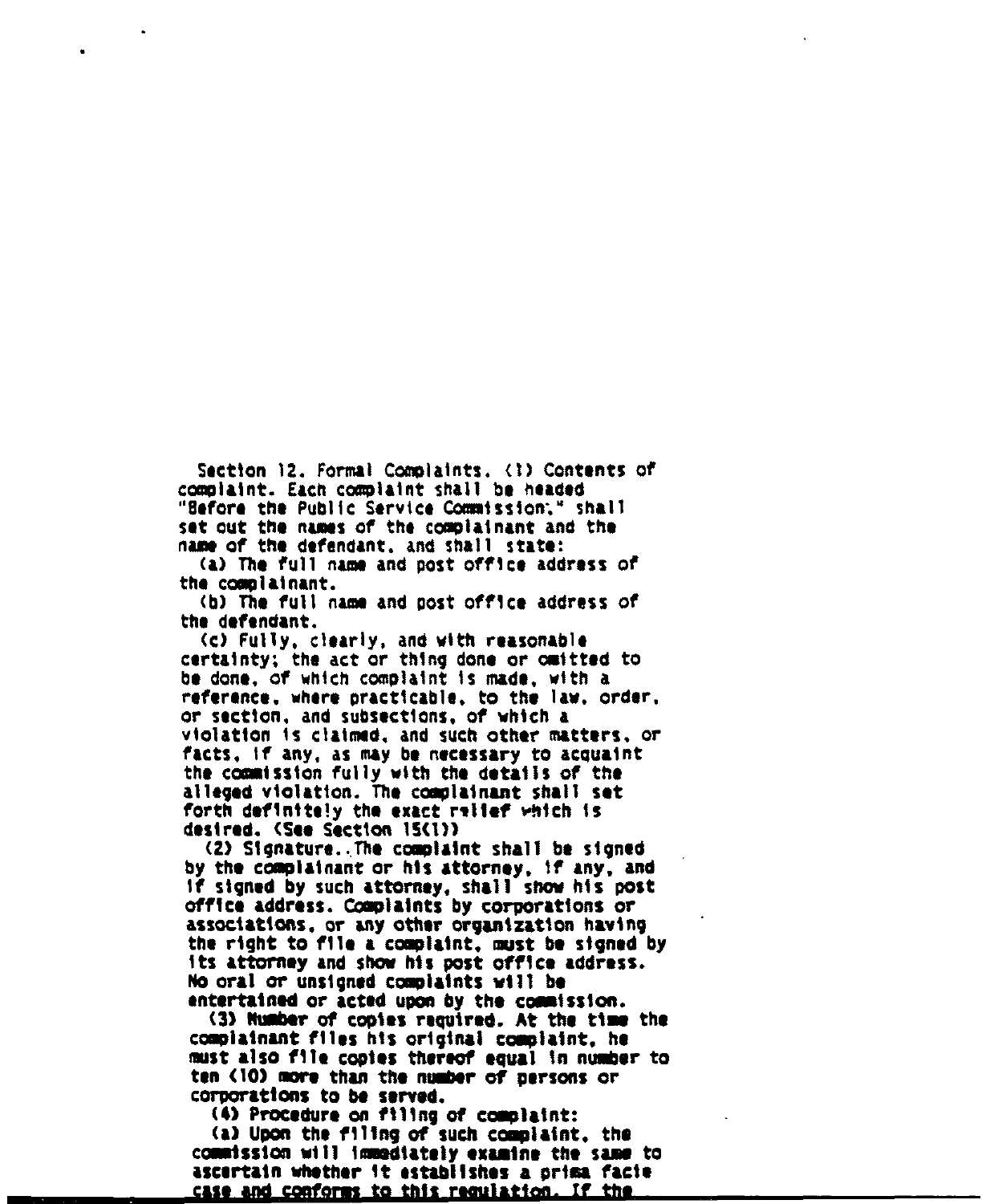does not establish a prima facie case or does not conform to this regulation, it will notify the complainant or his attorney to that effect, and opportunity may be given to amend the complaint within <sup>a</sup> specified time. If the complaint is not so amended «ithln such time or such extension thereof as the commission. for good cause shown, may grant. lt vill be dismissed.

(b) If the commission is of the opinion that such complaint, either as originally filed or as amended. does establish a prima facie case and conforms to this regulation. the caaaission will serve an order upon such corporations or persons complained of under the hand of its secretary and attested by its seal, accompanied by a copy of said complaint, directed to such corporation or person and requiring that the matter complained of be satisfied. or that the complaint be answered in writing within ten (10) days from the date of service of such order, provided that the commission may, in particular cases, require the answer to be filed within a shorter time.

(5) Satisfaction of the complaint. If the defendant desires to satisfy the complaint. he shall submit to the commission, within the time allowed for satisfaction or answer, a statement of the relief which he ls willing to give. Upon the acceptance of this offer by the complainant and the approval of the coaaisslon, no further proceedings need be taken.

(6) Answer to complaint. If satisfaction be not made as aforesaid, the corporation or person complained of must file an answer to the complaint, with certlflcate of service on other parties endorsed thereon, within the time specif'led ln the order or such extension thereof as the commission, for good cause shown, may grant. The answer must contain a specific denial of such material allegations of the complaint as controverted by the defendant and also a statement of any new matter constituting a defense. If the answering party has no lnforsatlon or belief upon Che sub)ect sufficient to enable him to answer an allegation<br>of the complaint, he may so state in his answer and place his denial upon that ground. (See Section 1S(2))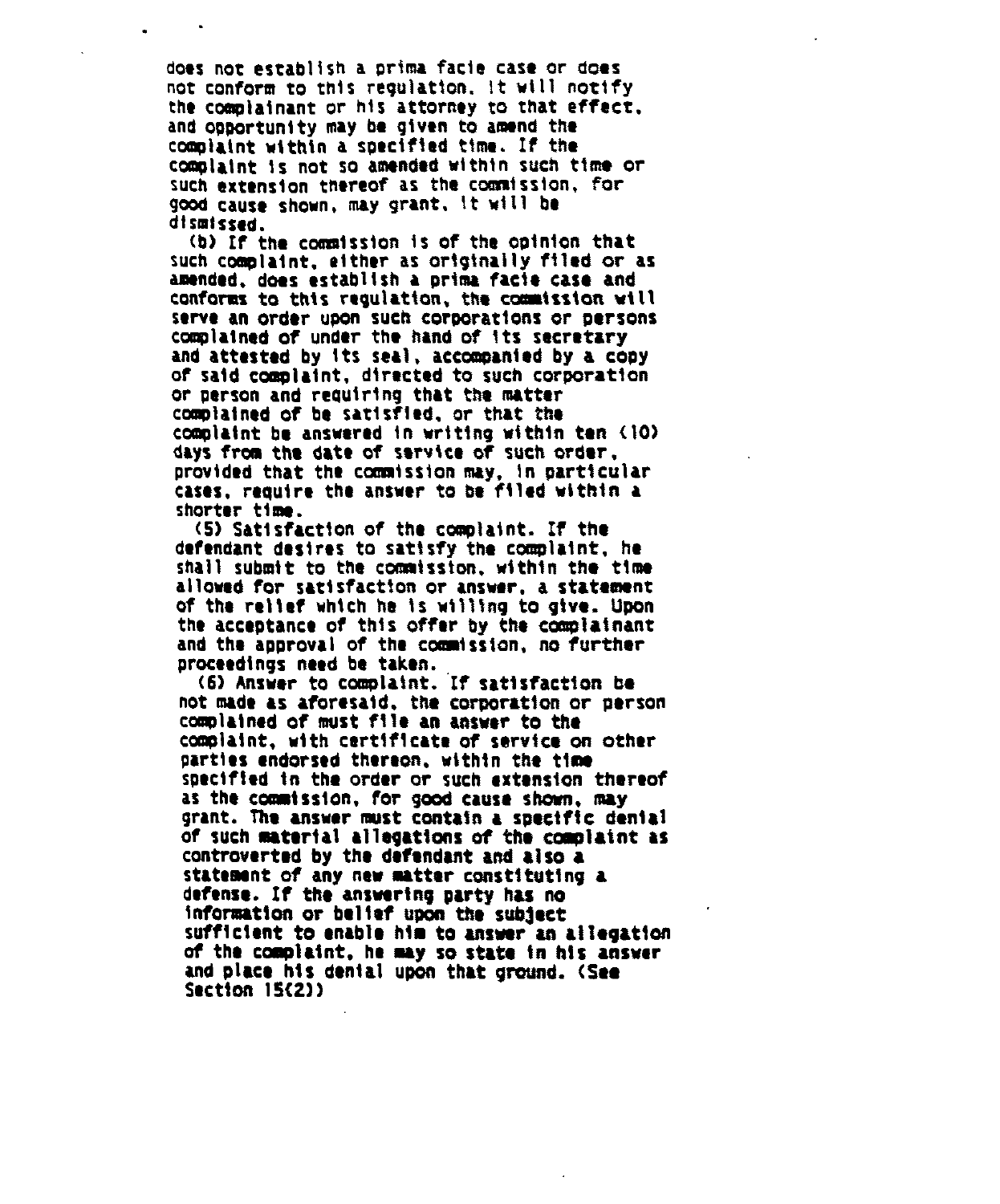Section 15. Forms. (1) In all practice before the commission the following forms shall be followed insofar as practicable: <a) Formal complaint. (b) Answer. <c) Application. (d) Notice of adjustment of rates. <2) Forms of formal complaint. <Insert name of each defendant) **DEFENDANT** Before the public Service Comsissian (Insert name of )<br>complainant) () complainant) COMPLAINANT ) ) No. vs. ) (To be inserted ) by the secretary) ) ) )

## **COMPLAINT**

The complaint of (here insert full name of each complainant) respectfully shows: (a) That (here state name, occupation and post office address of each complainant). (b) That (here insert full name, occupation and post office address of each defendant). <c) That (here insert fully and clearly the specif'lc aet or thing camplalned of. such facts as are necessary to give a full understanding of the situation, and the law, order, or rule, and the sect1on or sections thereof, of which a violation is claimed).

NNEREFORE, co<m)iainant asks (here state specifically the relief desired).

Dated at \_\_\_\_\_\_\_\_\_\_\_\_, Kentucky, this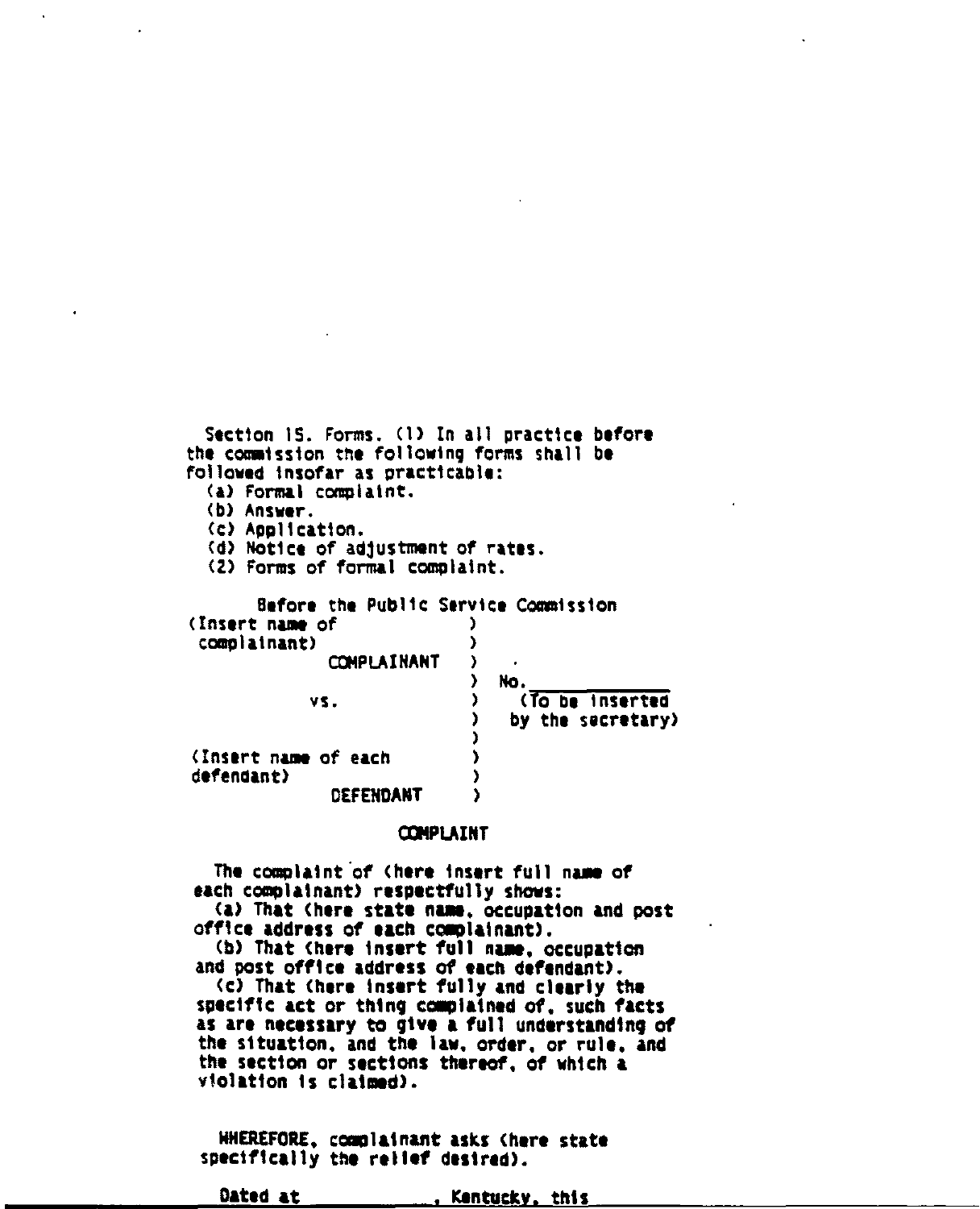(Name of each ccmpiainant)

(Name and address of attorney, 1f any)

(3) Form of answer to formal complaint.

 $\bullet$ 

| Before the Public Service Commission |                   |
|--------------------------------------|-------------------|
| (Insert name of                      |                   |
| complainant)                         |                   |
| COMPLAINANT                          |                   |
|                                      | No.               |
| VS.                                  | (To be inserted   |
|                                      | by the secretary) |
|                                      |                   |
| (Insert name of each                 |                   |
| defendant)                           |                   |
| DEFENDANT                            |                   |

ANSWER

The above-named defendant. for answer to the complaint in the proceeding, respectfully states:

That (here follow specific denials of such material, allegations as are controverted by the defendant and also a statement of any new matter constituting a defense. Continue lettering each succeeding paragraph).

NHEREFORE, the defendant prays that the complaint be dismissed (or other appropr1ate prayer).

(Name of defendant)

(Name and address of attorney. 1f any)